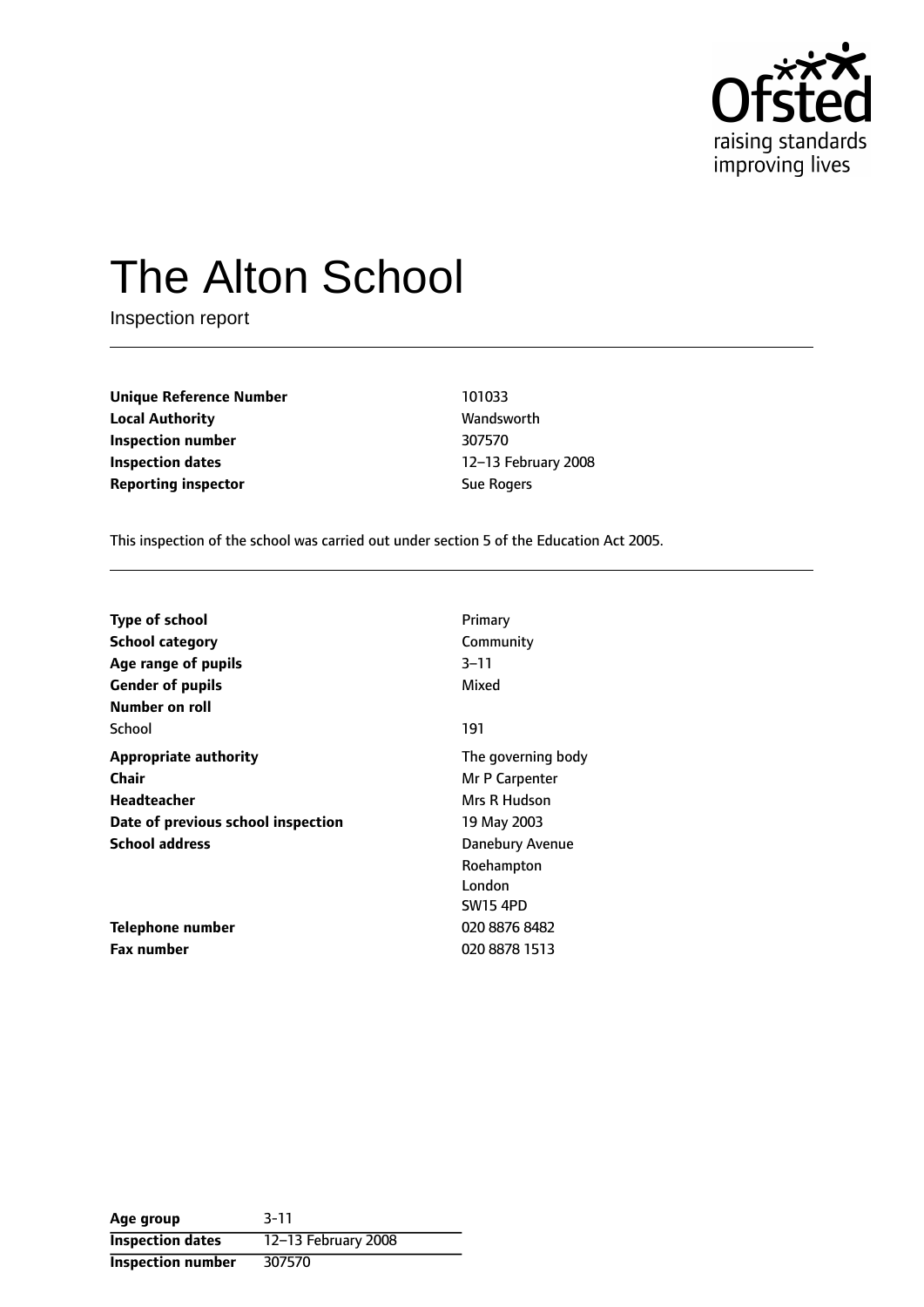.

© Crown copyright 2008

#### Website: www.ofsted.gov.uk

This document may be reproduced in whole or in part for non-commercial educational purposes, provided that the information quoted is reproduced without adaptation and the source and date of publication are stated.

Further copies of this report are obtainable from the school. Under the Education Act 2005, the school must provide a copy of this report free of charge to certain categories of people. A charge not exceeding the full cost of reproduction may be made for any other copies supplied.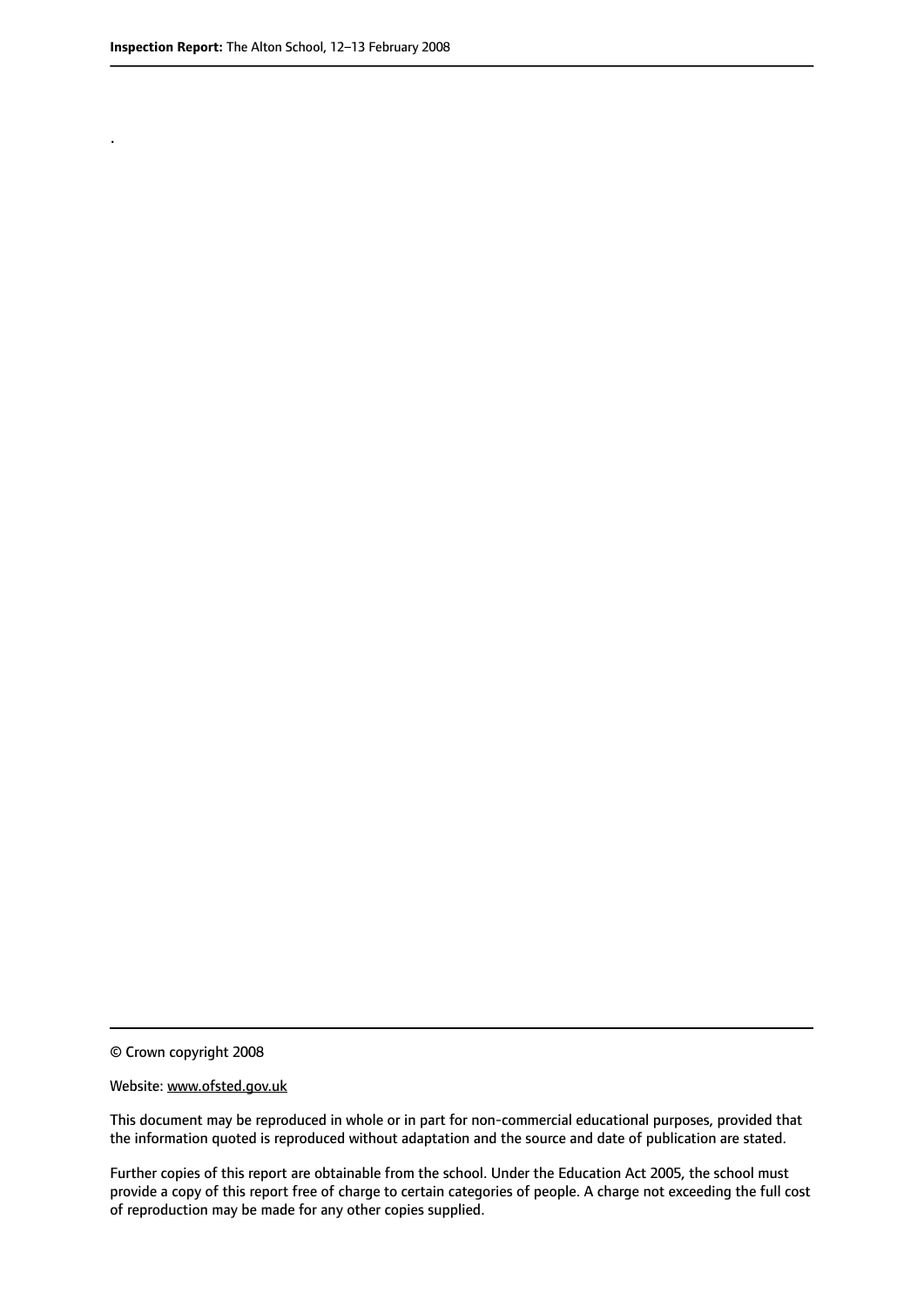# **Introduction**

The inspection was carried out by two Additional Inspectors.

## **Description of the school**

The Alton School is an average sized primary school, which serves an urban area with an overall profile of deprivation that is greater than normal. This is evidenced by the fact that nearly three quarters of the pupils are eligible for free school meals. The school is unusual because so many of the pupils need support for additional learning needs of different kinds. Families move in and out of the area more frequently than is usual. This is also a diverse multicultural community and the number of pupils of minority ethnic origin is therefore much higher than the national average. Nearly half of the pupils require extra support with English when they arrive because English is not their first language. Additionally the percentage of pupils with learning difficulties and disabilities is high. The school contains a unit for pupils who have moderate learning difficulties. This is known as the Resource Base. The headteacher has been in post since the beginning of September 2007.

## **Key for inspection grades**

| Grade 1 | Outstanding  |
|---------|--------------|
| Grade 2 | Good         |
| Grade 3 | Satisfactory |
| Grade 4 | Inadequate   |
|         |              |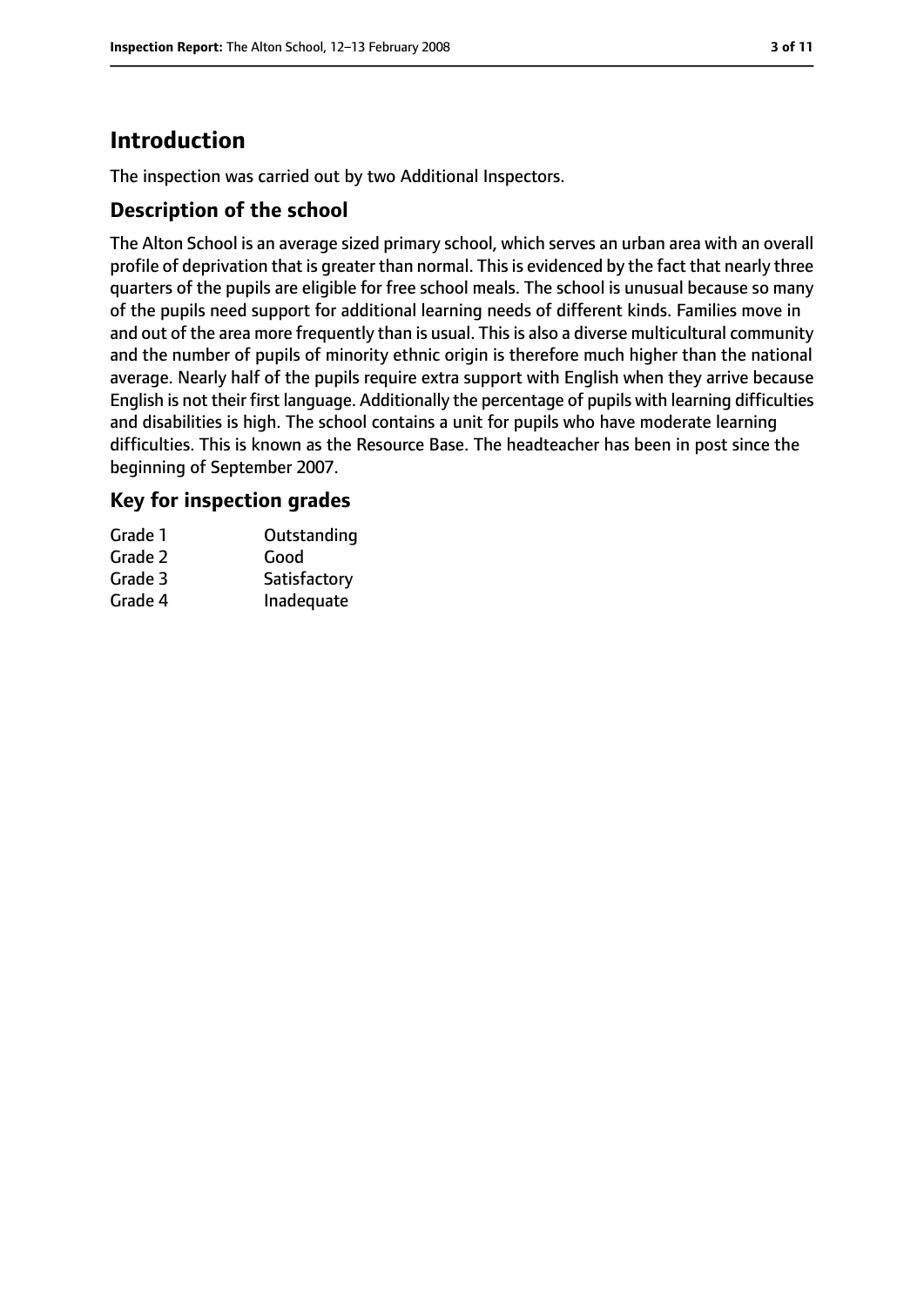# **Overall effectiveness of the school**

#### **Grade: 3**

This school provides a satisfactory education and cares for its pupils well. Over the last few years changes in staff and difficulties in recruitment have resulted in some weak teaching. Consequently, standards have been well below national averages. The new headteacher is very clear about what needs to be done to improve the school. She has set about building a strong staff team. Its work is paying dividends as pupils are now making satisfactory progress. Parents recognise the staff's achievements and the very large majority are very happy with the school. One commented: 'The school has improved lots in the past year'.

Pupils get off to a satisfactory start in the Foundation Stage and continue to make satisfactory progress as they move through the school. Teaching has improved recently because the use of assessment information now means that teachers are better able to match work to pupils' abilities and ensure that they get the help they need. Pupils with learning difficulties and disabilities, including those in the Resource Base unit, are very well supported and make good progress. Those pupils who need extra help with English also make good progressin withdrawal groups. The curriculum has improved since the last inspection and is now better balanced, but pupils are sometimes too passive because there are missed opportunities for them to talk and work together. These skills are very weak for most pupils when they enter the school and, although they make satisfactory progress with their ability to speak and interact confidently with others, this weakness continues to inhibit their learning. This is especially true of White British pupils, especially girls.

Teaching is improving rapidly, but it is inconsistent in different year groups because teachers new to the school this year are still being trained. Strong teachers have been placed in Key Stage 1 and they are successfully accelerating the progress made by the younger pupils. Progress is less even in Key Stage 2. Teaching here is good at times, but sometimes the pace of lessons is too slow. Although there is some good practice, there are inconsistencies in marking and feedback to pupils throughout the school. Academic guidance, although satisfactory, requires further improvement. Pupils have targets, but they do not always know what they are or understand them.

Pupils are well cared for and appreciate the good relationships they have with all staff. However, attendance remains well below the national average. The school recognises that it could do still more to encourage pupils to attend through incentives and target setting. Spiritual, moral, social and cultural education is satisfactory. Pupils are polite and most behave well in lessons, although there are pockets of challenging behaviour when pupils are not engaged enough in the lessons. Pupils do well in learning about health and safety. They take plenty of exercise, know what constitutes a healthy diet and say that incidents of bullying or racism are swiftly dealt with. Pupils are learning to make positive contributions to the community through the hard work of the school council. Their improving progress in basic skills and in information communication technology (ICT) means that they are satisfactorily prepared for the next stages in their education.

The new senior leadership team has a clear sense of direction and has already achieved significant recent improvements in teaching. It is well supported by a governing body that is also improving fast in its ability to monitor and challenge the school. Leaders make good use of the local authority and other nearby schools to support their initiatives. As a result, the school has a satisfactory capacity to improve.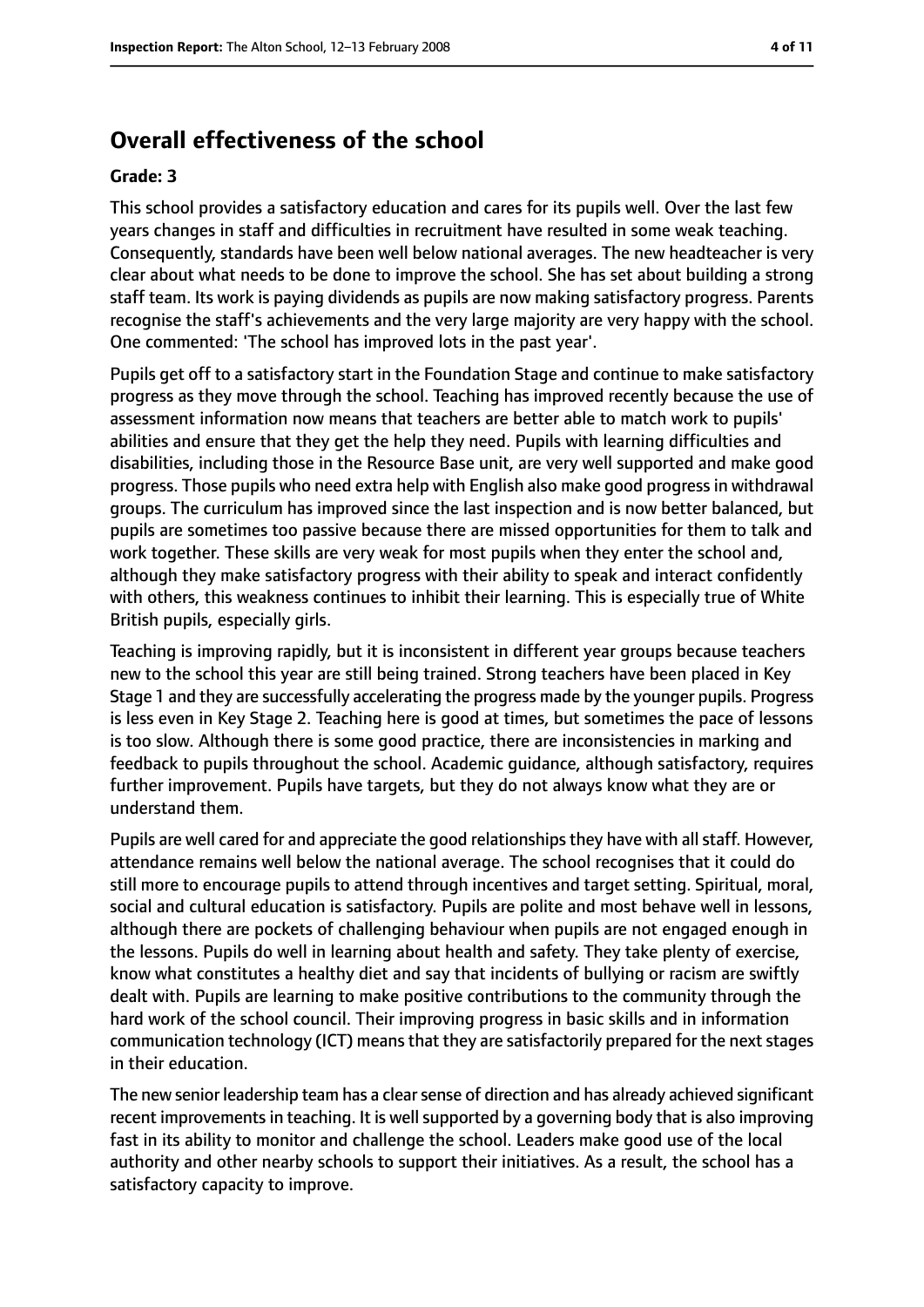# **Effectiveness of the Foundation Stage**

#### **Grade: 3**

Children enter the school with skills and knowledge that are more limited than would normally be expected. Their English skills are especially weak. They leave the Foundation Stage having made satisfactory progress, but below average in their English skills and in their personal development. They enjoy school because of good and very well organised facilities, and the range of interesting activities that they are given to do. For example, they were seen learning about stories by creating books and making puppets to retell what they had heard. They behave well and benefit from good relationships with the adults who work with them. These adults work hard at talking to the children, but they do not always give the children enough chances to speak. The children are over reliant on adults to help them explore and learn, because they are not always given enough information about how they might work on their own. Children are now making more rapid progress with reading and writing because the Foundation Stage leader is making good use of a new scheme for teaching letter sounds.

## **What the school should do to improve further**

- Raise standards and enhance personal development by improving pupils' speaking and independent and collaborative working skills.
- Improve the quality of teaching and learning so that it is consistently good.
- Improve attendance.

A small proportion of the schools whose overall effectiveness is judged satisfactory but which have areas of underperformance will receive a monitoring visit by an Ofsted inspector before their next section 5 inspection.

# **Achievement and standards**

#### **Grade: 3**

Standards in the school are very low. Senior leaders are determined that the pupils will do better and have set very challenging targets for future test results. These are underpinned by the increasingly effective use of assessment and tracking systems. Consequently, leaders can follow the progress of each pupil individually.

Weaknesses in the subjects tested have been identified correctly, and actions to improve teaching are well planned. A focus on the better use of key vocabulary and punctuation is already beginning to improve progress in writing and reading. Mathematics leaders know that there are weaknesses in mental calculation and in problem solving and work on this is in hand. Last year science results were worse than those in English and mathematics. The school has already taken effective steps to remedy this and is rightly beginning by tackling assessment procedures, as progress in this subject is not currently tracked.

# **Personal development and well-being**

#### **Grade: 3**

Pupils are encouraged to respect and care for each other and relationships at all levels are good. Pupils feel confident that there is an adult to turn to if they have problems. Behaviour in the school has improved since the last inspection and most parents are happy to confirm this. The school recognises that a small number of pupils continue to present challenging behaviour and it is therefore reviewing its procedures, to ensure consistency of approach.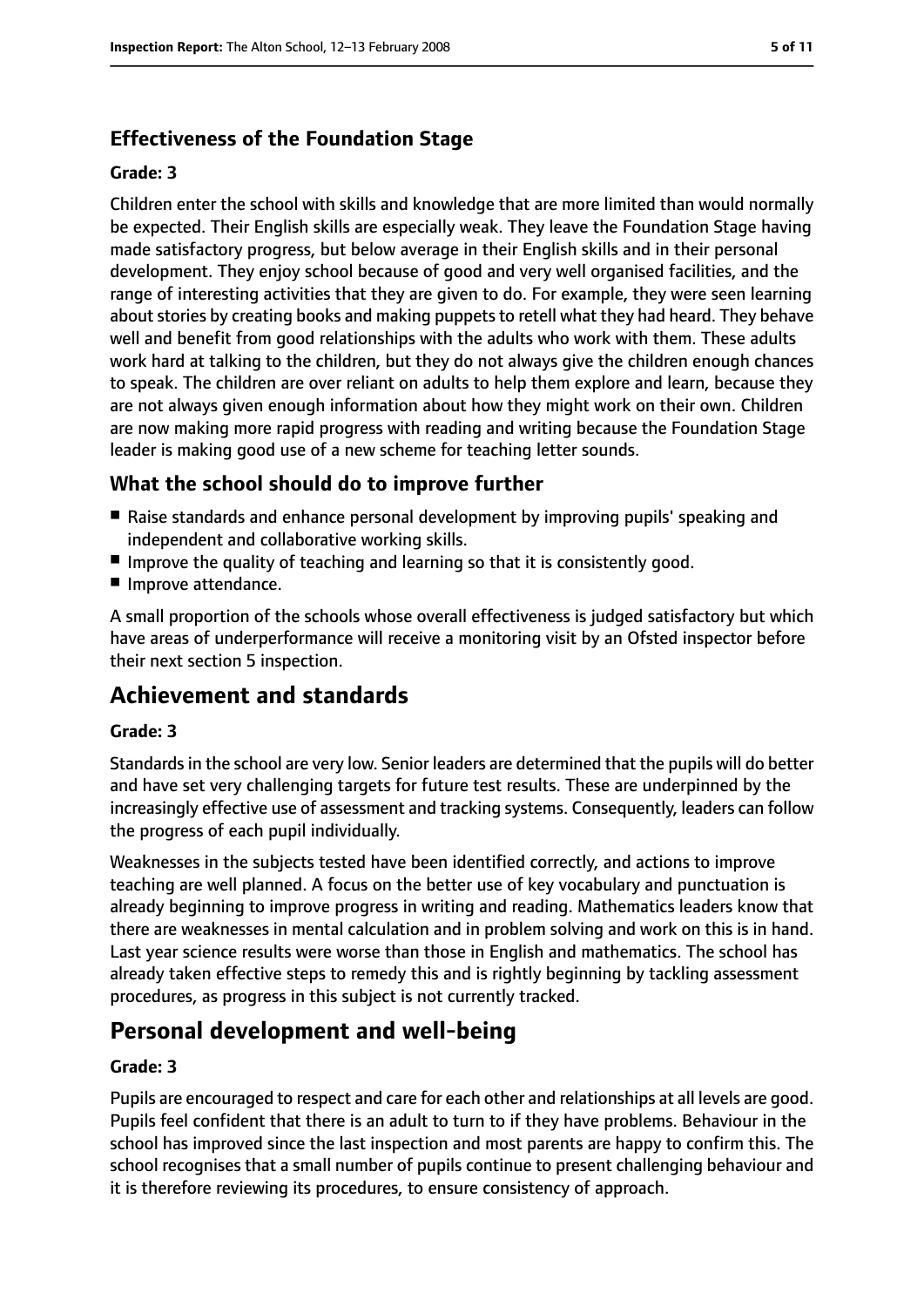Attendance figures are depressed by a minority of White British pupils who attend lessregularly than others. The school has been hampered in its recent work to encourage attendance by the long-term absence of the school attendance officer. The School Council's suggestions have led to improvements and the provision of equipment at break and lunchtimes. However, the school improvement plan correctly highlights the need for greater participation of pupils in responsible roles.

# **Quality of provision**

## **Teaching and learning**

#### **Grade: 3**

There are still a few inadequate lessons in Key Stage 2 that contribute to the uneven progress made. The school is targeting these weaknesses effectively. Senior leaders know that the pace of some lessons is too slow and this makes pupils restless and more likely to misbehave. Opportunities for speaking, such as working with 'talking partners', although effective in some lessons, are inconsistent throughout the school. Leaders have already improved teaching, and the vast majority of lessons are well planned, with clear match of work to the ability of the pupils. Additional teachers and support staff, both in and out of the unit, are very well deployed to support pupils who are struggling to keep up, or have emotional or physical needs. The school is currently focusing on the way in which teachers make clear their expectations for what pupils need to do to succeed. This is better in some classes than in others.

## **Curriculum and other activities**

#### **Grade: 3**

Curriculum balance hasimproved since the last inspection. The school hastrialled some initiatives designed to improve learning and boost thinking, and is now determining the best way in which to integrate these into other lessons. Teachers recognise that more links between subjects will help give pupils time to consolidate their basic skills, as well as practising speaking and developing thinking. The pupils have access to good ICT facilities in their computer suite, but there are missed opportunities for pupils to practise ICT skills in other lessons. Pupils are well prepared for life in a multi cultural society. For example, they make regular visits to places of religious worship and participate in international days, which celebrate music, drama and art from other countries.

## **Care, guidance and support**

#### **Grade: 3**

The school makes good use of staff, local authority agencies and excellent resources to provide very good care for its pupils. A physiotherapy room, a speech and language room, a 'sensory room' and the Resource Base are just part of the facilities on offer. Children speak positively of their experiences in the Base and are frequently integrated successfully into mainstream lessons. Parents are appreciative of the integration of the resource base and of the use of the base staff to support other pupils within the school. The learning mentor is very effective in making sure that pupils new to the schools settle down quickly and have a 'buddy' to look after them and make sure they understand what to do. Support staff are active in engaging pupils in purposeful lunchtime activities, such as practising ball skills.

Individual academic guidance for pupils is still being developed. Pupils with individual action plans do well because of good support, but they are not yet involved enough in evaluating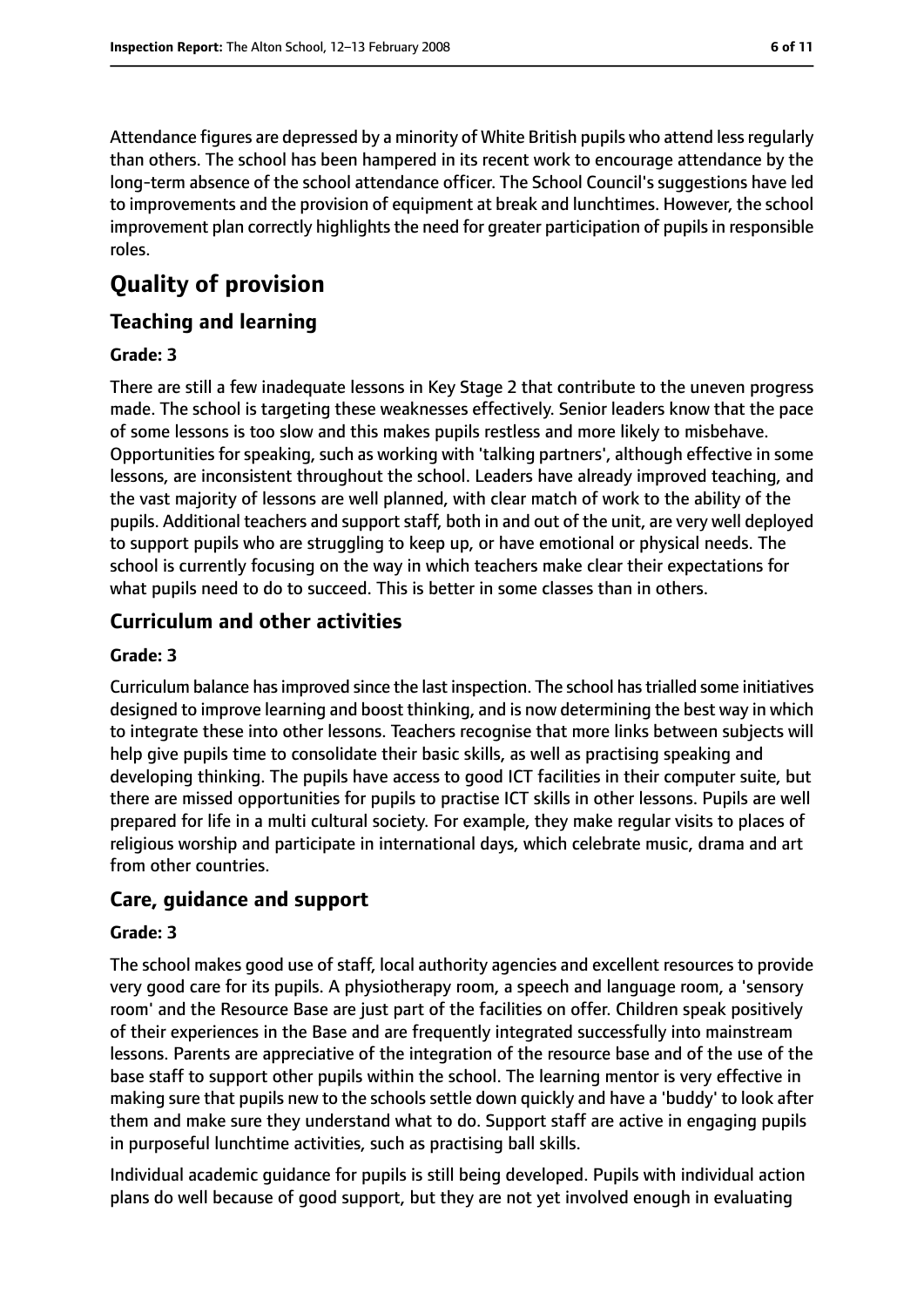their own targets. Marking across the school is inconsistent, as is pupils' knowledge about what they need to do next to improve.

# **Leadership and management**

#### **Grade: 3**

The new head has done well to rise to the challenges of this school so quickly. She is building an effective senior leadership team that already has a good grasp of what needs to be done. Analysis of new systems for tracking pupils' progress is helping leaders to pinpoint areas for development, but they know their tracking needs further refinement. For example, there is not yet any analysis of the progress made by the many pupils who enter the school after the Reception class, to check that induction procedures work. School improvement planning is very effective and is well monitored by leaders and governors. The monitoring of teaching is also done regularly, but it is less rigorous than it should be in ensuring that weaknesses are followed up as swiftly as possible.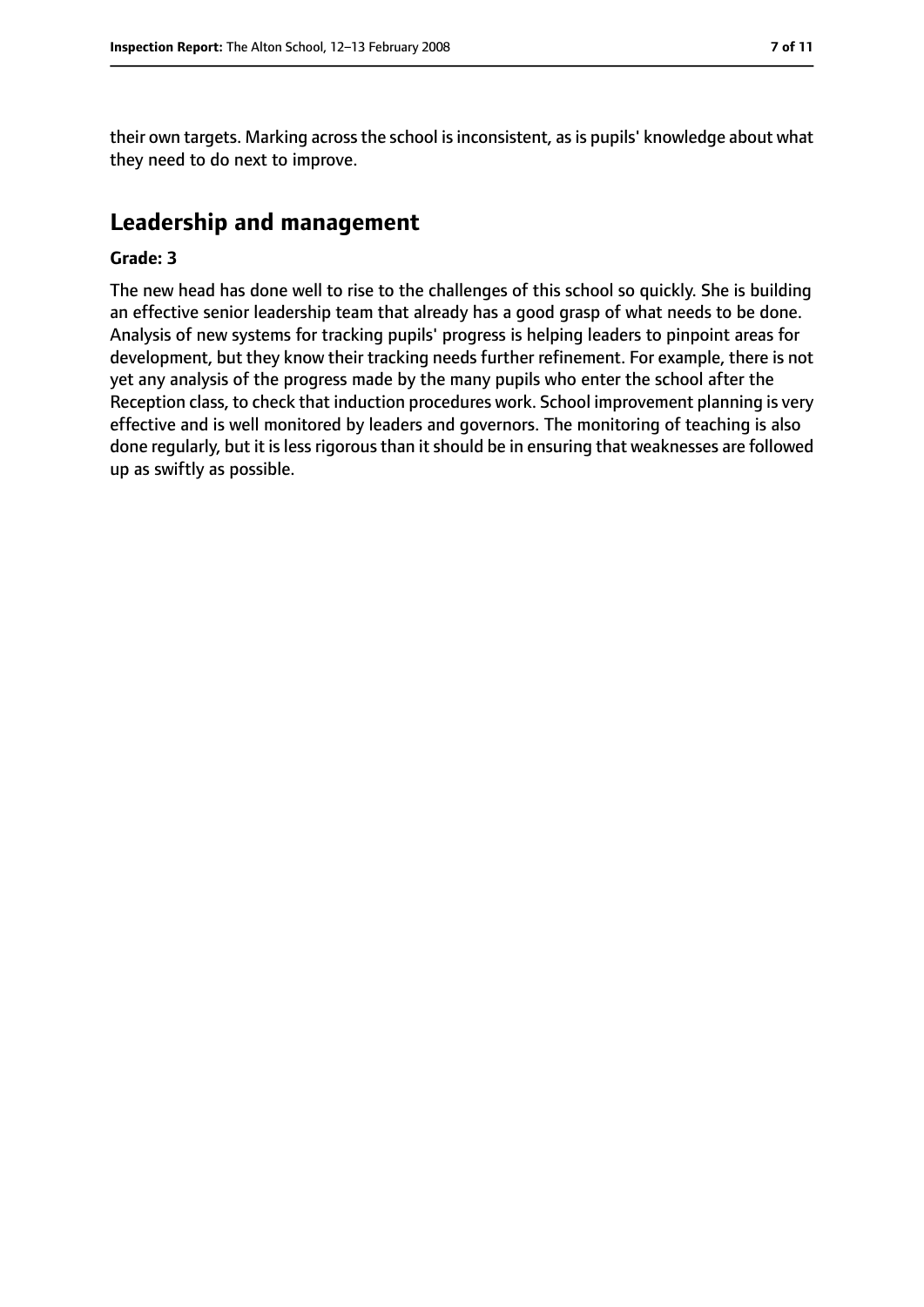**Any complaints about the inspection or the report should be made following the procedures set out in the guidance 'Complaints about school inspection', which is available from Ofsted's website: www.ofsted.gov.uk.**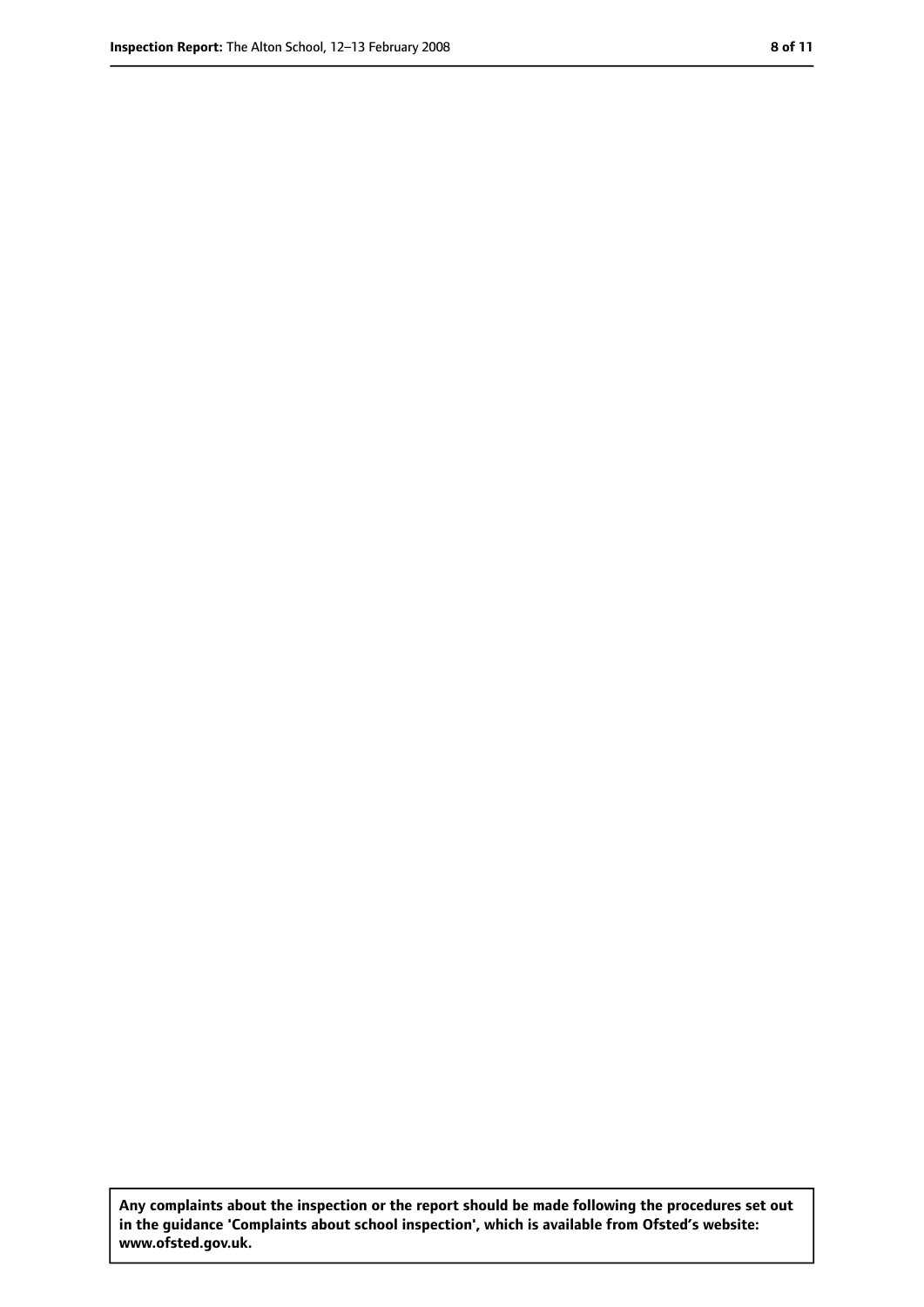#### **Annex A**

# **Inspection judgements**

| $^{\backprime}$ Key to judgements: grade 1 is outstanding, grade 2 good, grade 3 satisfactory, and | <b>School</b>  |
|----------------------------------------------------------------------------------------------------|----------------|
| arade 4 inadequate                                                                                 | <b>Overall</b> |

# **Overall effectiveness**

| How effective, efficient and inclusive is the provision of education, integrated<br>care and any extended services in meeting the needs of learners? |     |
|------------------------------------------------------------------------------------------------------------------------------------------------------|-----|
| Effective steps have been taken to promote improvement since the last<br>inspection                                                                  | Yes |
| How well does the school work in partnership with others to promote learners'<br>well-being?                                                         |     |
| The effectiveness of the Foundation Stage                                                                                                            |     |
| The capacity to make any necessary improvements                                                                                                      |     |

## **Achievement and standards**

| How well do learners achieve?                                                                               |  |
|-------------------------------------------------------------------------------------------------------------|--|
| The standards <sup>1</sup> reached by learners                                                              |  |
| How well learners make progress, taking account of any significant variations between<br>groups of learners |  |
| How well learners with learning difficulties and disabilities make progress                                 |  |

# **Personal development and well-being**

| How good is the overall personal development and well-being of the<br>learners?                                  |  |
|------------------------------------------------------------------------------------------------------------------|--|
| The extent of learners' spiritual, moral, social and cultural development                                        |  |
| The extent to which learners adopt healthy lifestyles                                                            |  |
| The extent to which learners adopt safe practices                                                                |  |
| How well learners enjoy their education                                                                          |  |
| The attendance of learners                                                                                       |  |
| The behaviour of learners                                                                                        |  |
| The extent to which learners make a positive contribution to the community                                       |  |
| How well learners develop workplace and other skills that will contribute to<br>their future economic well-being |  |

# **The quality of provision**

| How effective are teaching and learning in meeting the full range of the<br>learners' needs?          |  |
|-------------------------------------------------------------------------------------------------------|--|
| How well do the curriculum and other activities meet the range of needs<br>and interests of learners? |  |
| How well are learners cared for, guided and supported?                                                |  |

 $^1$  Grade 1 - Exceptionally and consistently high; Grade 2 - Generally above average with none significantly below average; Grade 3 - Broadly average to below average; Grade 4 - Exceptionally low.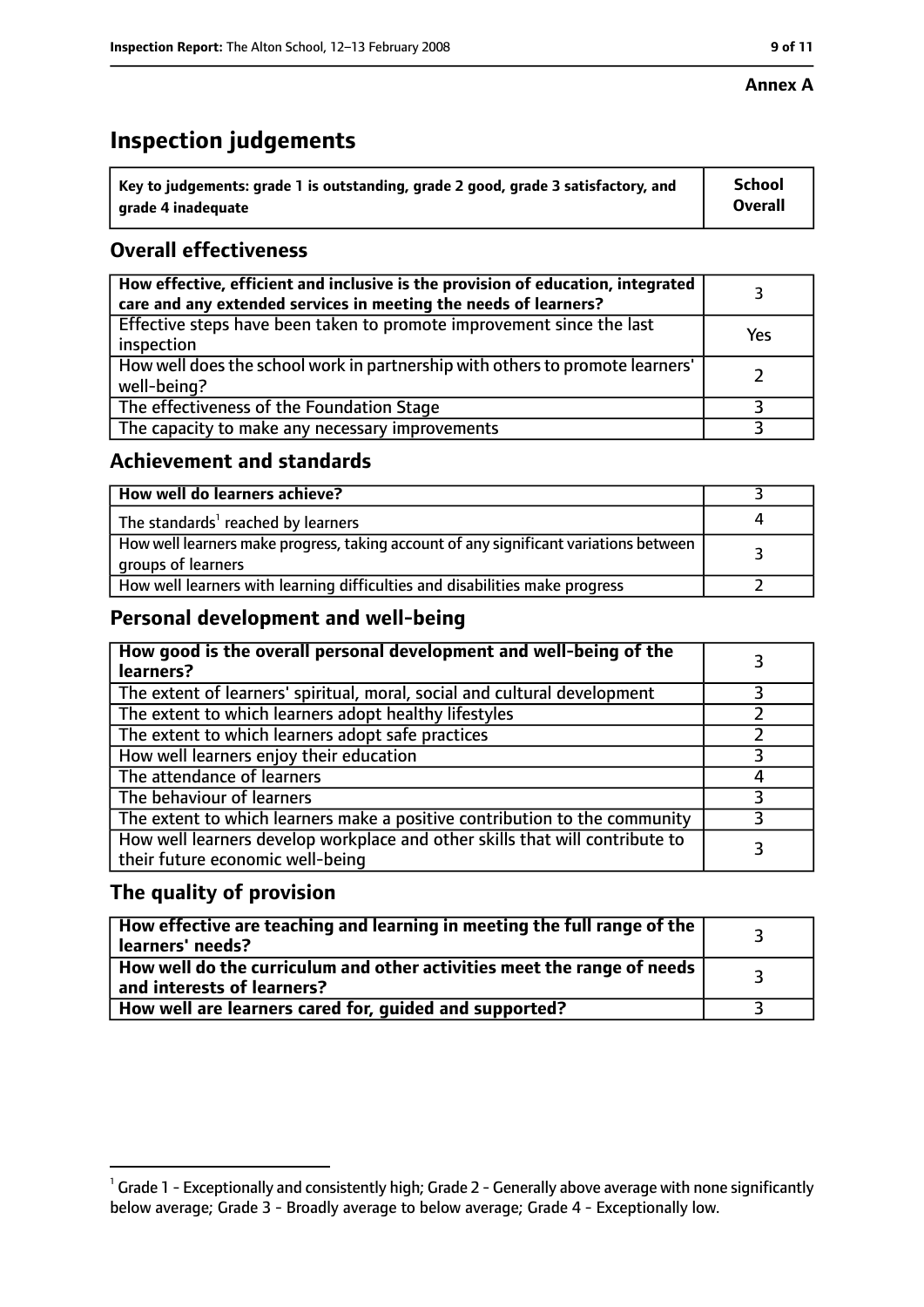# **Annex A**

# **Leadership and management**

| How effective are leadership and management in raising achievement<br>and supporting all learners?                                              | 3   |
|-------------------------------------------------------------------------------------------------------------------------------------------------|-----|
| How effectively leaders and managers at all levels set clear direction leading<br>to improvement and promote high quality of care and education |     |
| How effectively leaders and managers use challenging targets to raise standards                                                                 | 3   |
| The effectiveness of the school's self-evaluation                                                                                               |     |
| How well equality of opportunity is promoted and discrimination tackled so<br>that all learners achieve as well as they can                     | 3   |
| How effectively and efficiently resources, including staff, are deployed to<br>achieve value for money                                          | 3   |
| The extent to which governors and other supervisory boards discharge their<br>responsibilities                                                  | 3   |
| Do procedures for safequarding learners meet current government<br>requirements?                                                                | Yes |
| Does this school require special measures?                                                                                                      | No  |
| Does this school require a notice to improve?                                                                                                   | No  |